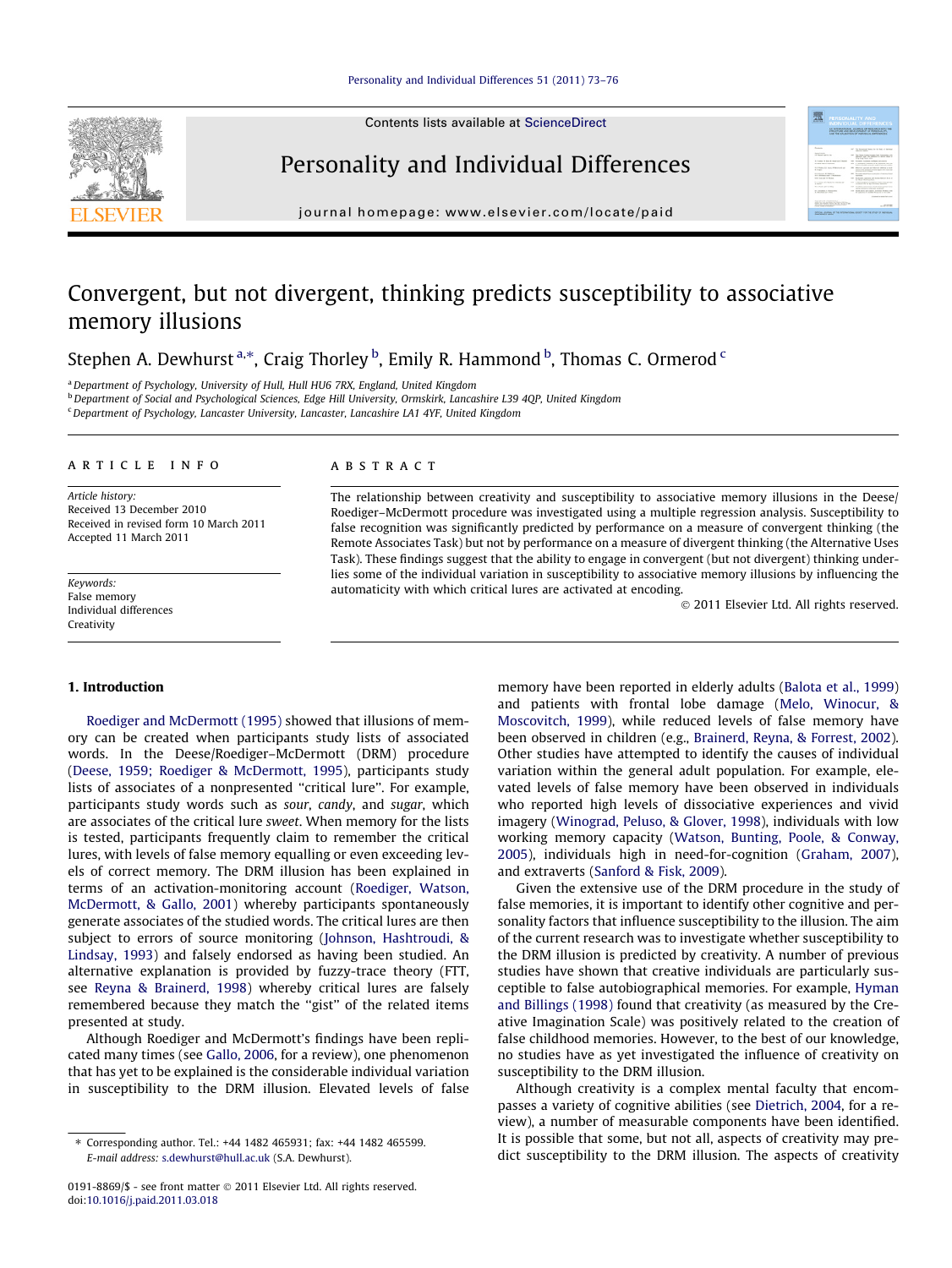that were the focus of the current study are commonly referred to as convergent and divergent thinking [\(Guilford & Hoepfner, 1971\)](#page--1-0). Convergent thinking requires the production of the best single answer to a problem or set of problems and can be measured by the Remote Associates Task (RAT; [Mednick, 1962](#page--1-0)). In the RAT, participants are presented with three words (e.g., food/forward/break) and asked to generate a semantic associate that can be paired with each of the three to form a compound word or phrase (e.g., fast). Divergent thinking requires the generation of multiple answers to a single problem and can be measured by the Alternative Uses Task (AUT; [Guilford, 1967\)](#page--1-0) in which participants are asked to generate alternative uses for a common object (e.g., a brick).

[Mednick \(1962\)](#page--1-0) developed the RAT on the basis of his theory that creative individuals generate more and broader associations to a given stimulus. Our hypothesis, therefore, was that the false recognition of critical lures would be predicted by performance on the RAT, as both involve the generation of semantic associations. In contrast, the AUT measures the ability to generate novel or atypical ideas, which has less overlap with the processes that underlie the DRM illusion; therefore we did not expect the false recognition of critical lures to be predicted by performance on the AUT.

## 2. Method

#### 2.1. Participants

Participants were 55 undergraduate students (41 females) who took part for course credit. Mean age was 21 years (SD = 5.29). They were tested at individual workstations in groups of up to 12 and participated for course credit. The research was carried out in accordance with The Code of Ethics of the World Medical Association (Declaration of Helsinki) for experiments involving humans.

#### 2.2. Stimuli and design

Study items consisted of 16 DRM lists rated by [Stadler,](#page--1-0) [Roediger, and McDermott \(1999\)](#page--1-0) as producing high levels of false recognition. Each list comprised 12 associates of a nonpresented critical lure. The lists were divided into two sets of 8. Each set was studied by half the participants and the other set provided the distractor items for the recognition test. The recognition test consisted of a printed sheet containing 8 studied words (one from each list), the 8 critical lures of the studied lists, plus 8 list items and the 8 critical lures from the unstudied lists. The stimuli for the RAT consisted of 24 three-item problems taken from [Bowden](#page--1-0) [and Jung-Beeman \(2003\)](#page--1-0) presented on a two-sided response sheet with two columns of six items on each side. The items in each problem were presented one above the other with a line to the right for participants to record their responses. All participants saw the same stimuli in the same order. The AUT ([Guilford,](#page--1-0) [1967\)](#page--1-0) required participants to list alternative uses for a brick.

# 2.3. Procedure

The DRM lists were presented one at a time on PCs at a rate of 2 s per word with a 1 s interval. Each list was preceded by the list number (List 1, List 2, etc.) displayed for 2 s. After the presentation of the final list, participants were given a letter cancellation task for 1 min. They were then given the recognition test, which they completed at their own pace. Participants were then allowed 8 min to complete the AUT, followed by a further 8 min to complete the RAT (these times were based on the results of pilot studies). As an example of the RAT, participants were shown that the word pin could be paired with safety, cushion, and point to make safety pin, pincushion, and pinpoint.

# 3. Results

Multiple regression was used to assess the ability of convergent and divergent thinking to predict critical lure, studied word, and distractor item recognition rates. Preliminary analyses were conducted to ensure no violation of the assumptions of normality, linearity, multicollinearity, and homoscedasticity. The sample size  $(n = 55)$  was also sufficient for this procedure according to the guidelines of [Stevens \(2009\)](#page--1-0).

The AUT responses were rated for creativity on a scale of 0–4. Impossible uses (e.g., a time machine) were given a score of 0, standard uses (e.g., to build a wall) were given a score of 1 (with no additional scores for repetition of uses), and alternative uses were given scores of 2, 3, or 4 depending on the rated creativity. Initial ratings were made by the third author, and 20% were blind double-rated by the second author. The initial inter-rater reliability score was 92%, with all disagreements resolved through discussion.

### 3.1. Critical lure results: hierarchical multiple regression

A 61% false recognition rate for critical lures was observed  $(M = 4.90, SD = 1.72)$ , indicating that the DRM effect was successfully replicated. It was expected that convergent thinking  $(M =$ 7.14, SD = 2.43) would be a significant predictor of critical lure recognition whereas divergent thinking ( $M = 26.91$ , SD = 11.77) would not. Given these strong predictions, a Hierarchical Multiple Regression was conducted with the convergent thinking scores entered at Step 1 and the divergent thinking scores at Step 2 (see Table 1).

The initial correlations revealed a significant relationship between convergent thinking and critical lure recognition  $(r = .33, ...)$  $p < .01$ ), but no significant relationship between divergent thinking and critical lure recognition ( $r = .15$ ,  $p = .13$ ), or between convergent thinking and divergent thinking ( $r = .02$ ,  $p = .44$ ). The regression analysis revealed that convergent thinking accounted for 11% ( $R^2$  = .11) of the variance in false recognition  $F(1, 53)$  = 6.29,  $p$  < .05. The addition of the divergent thinking scores in Step 2 resulted in a non-significant 2% increase in the explained variance,  $\Delta F(1, 53)$  = 1.25, p = .27. Convergent thinking therefore appears to be a significant predictor of critical lure false recognition ( $\beta$  = .32,  $p < .05$ ), whereas divergent thinking does not ( $\beta = .14$ ,  $p = .27$ ).

## 3.2. Distractor items: simultaneous multiple regression

As no relationship was expected between either convergent or divergent thinking and the false recognition of distractor items  $(M = 2.16, SD = 2.15)$ , a simultaneous multiple regression was used for this second analysis (see [Table 3](#page--1-0)). Initial correlations revealed a significant relationship between convergent thinking and

#### Table 1

Summary of the hierarchical multiple regression analysis for convergent and divergent thinking in relation to critical lure false recognition.

| Step                                          | B                  | SE B              |             |
|-----------------------------------------------|--------------------|-------------------|-------------|
| Constant<br><b>CT</b>                         | 3.26<br>.23        | .69<br>.09        | .33'        |
| $\overline{2}$<br>Constant<br><b>CT</b><br>DT | 2.70<br>.23<br>.02 | .85<br>.09<br>.02 | .32"<br>.14 |

CT = convergent thinking, DT = divergent thinking.

 $p < .05$ .